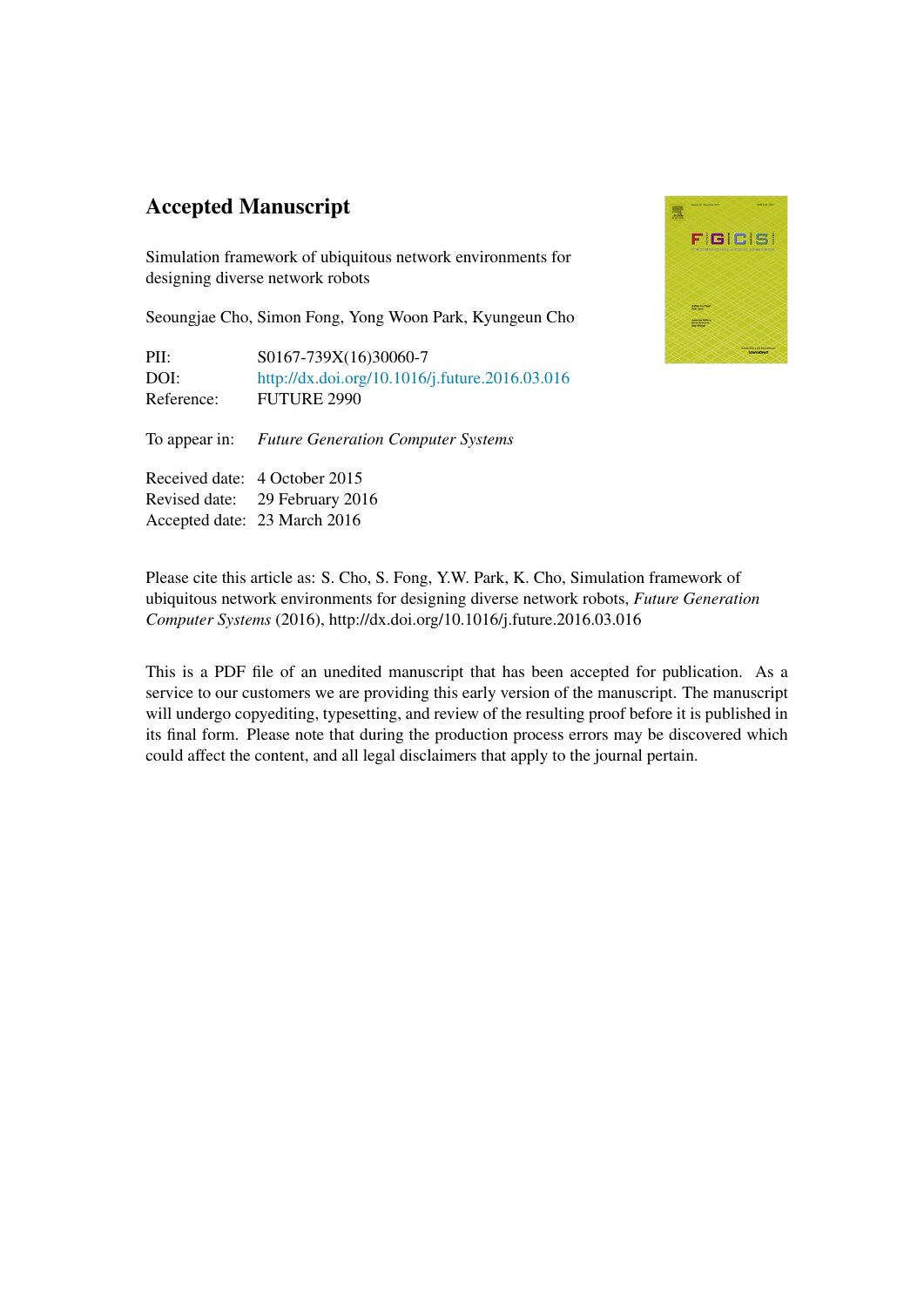## **ACCEPTED MANUSCRIPT**

## **Highlights**

- We proposed a framework to simulate a network robot in a virtual smart home.
- A network robot agent identifies daily routines of a resident and executes service.
- The framework shows a network robot could help and reduce tasks of a human agent.
- The simulator verified the framework reduces costs of developing network robots.